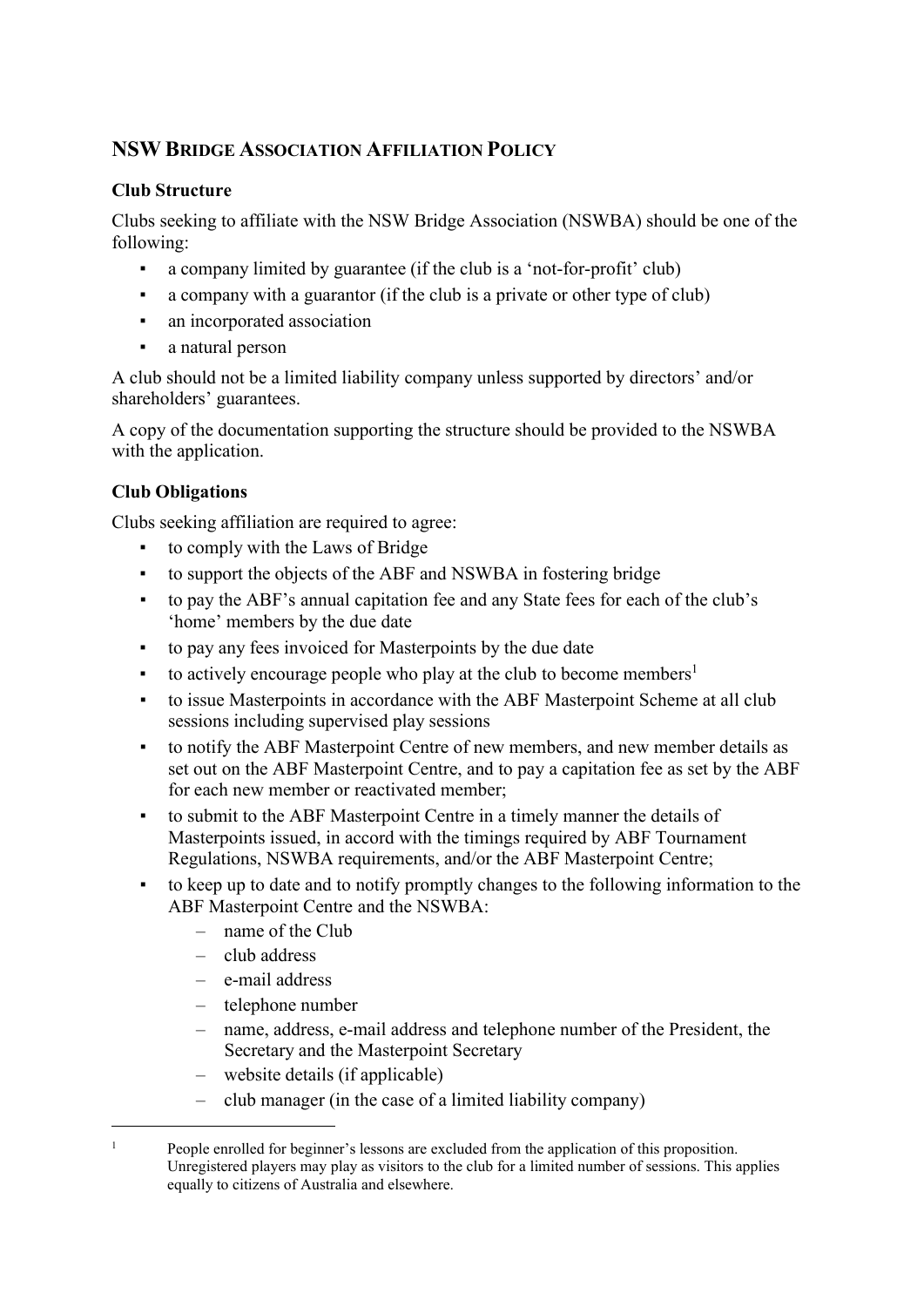A club seeking affiliation will be visited by at least one senior NSWBA officeholder to assess its readiness to accept the obligations above.

### **Fees and Levies**

Clubs affiliated to the NSWBA must pay:

- an affiliation fee invoiced in respect of each calendar year;<sup>[2](#page-1-0)</sup>
- an annual capitation fee levied by the ABF for each active home club member listed on the ABF Masterpoint Centre database as at 31 March (invoiced in April each year).
- a capitation fee which will be invoiced by the ABF Masterpoint Centre for new members: <sup>[3](#page-1-1)</sup>
	- In the case of a new member joining between April 1 and September 30 inclusive, the full annual capitation fee.
	- In the case of a new member joining between October 1 and December 31 inclusive, 50% of the capitation fee.
	- In the case of a new member joining after December 31, no fee for the balance of the year ending 31 March next.

The rates applicable and details of how changes occur may be found for the ABF changes at <http://www.abfmasterpoints.com.au/pricelist.asp> and for the NSWBA affiliation fee at [https://www.nswba.com.au/handbook.asp?F=affiliation\\_fees.](https://www.nswba.com.au/handbook.asp?F=affiliation_fees)

#### **Benefits of Affiliation**

Affiliation enables clubs to be part of the state and national bridge family. In particular it enables clubs to:

- issue masterpoints
- run congresses
- participate in State and National events (grants may be payable to people attending State finals)
- access a variety of funding assistance schemes
- be covered by insurance policies which cover affiliated clubs for Directors and Officers insurance, Voluntary Workers Insurance, and Public Liability Insurance;
- access offers from National Sponsors;
- access the ABF Teacher Training Programs and national marketing support programs;
- receive a number of state and national publications such as the NSWBA calendar and the free ABF Newsletter.

### **Disaffiliation**

Disaffiliation of an affiliated club will be automatic on the occurrence of any of the following events:

<span id="page-1-0"></span><sup>&</sup>lt;sup>2</sup> No fee is payable to the NSWBA upon affiliation; clubs will be invoiced after the first occurrence of 31 October

<span id="page-1-1"></span><sup>&</sup>lt;sup>3</sup> For any new club that affiliates with their State Association for the first time, the ABF will waive the annual capitation fee for home club members for the first ABF registration year (12 months from 1st April, or part thereof). This exemption will only apply to newly registered home club members that have never previously been a member of the ABF Masterpoint scheme.